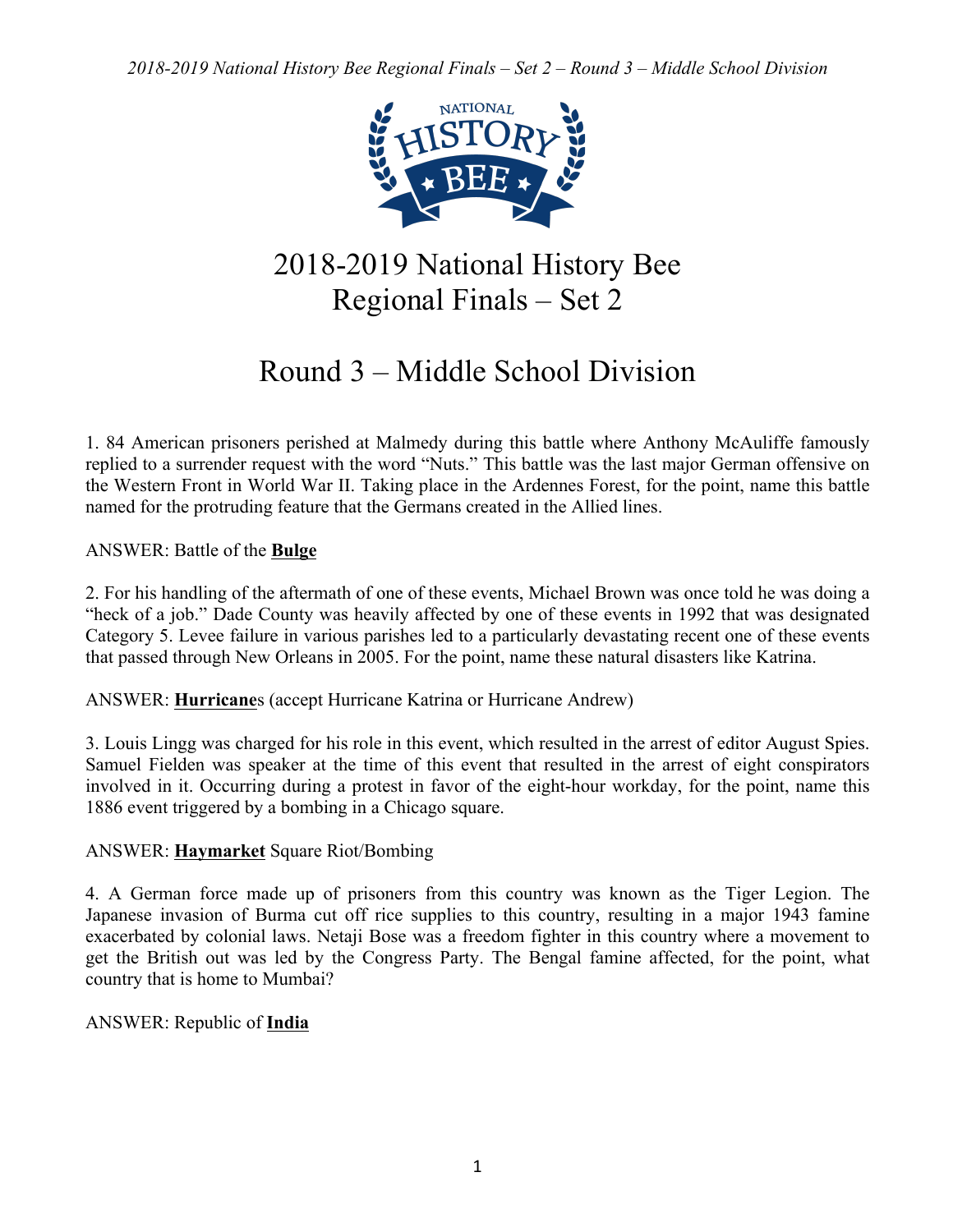5. This figure took up a role in Charles VII's army after receiving a vision that included the Archangel Michael and St. Catherine of Alexandria. This figure's arrival coincided with the lifting of a siege during the Loire Campaign. That resulted in this figure nicknamed the "Maid of Orleans." Martyred in 1431, for the point, name this woman who helped the French troops fighting in the Hundred Years' War.

#### ANSWER: Saint **Joan** of Arc

6. The book *No Latitude for Error* is a work by this man who was part of an unsuccessful 1952 Cho Oyu effort a year before his most famous accomplishment. A 40-foot face known as this man's namesake "Step" was the final challenge that this man faced in his most famous effort which he completed with Tenzing Norgay. For the point, name this mountain climber who was part of the first successful summiting of Mount Everest.

#### ANSWER: Edmund **Hillary**

7. This son of Agrippina the Elder and the prominent general Germanicus sought to appoint the horse Incitatus to the post of consul. In 41 AD this man was assassinated by the Praetorian Guard. Tiberius was the predecessor of this man who was succeeded by Claudius. For the point, name this notorious early emperor of Rome whose name means "little boots."

## ANSWER: **Caligula**

8. In support of this event, Avery Brundage claimed that "politics has no place in sport." A \$7 milliondollar budget was given to Leni Riefenstahl to film this event, which saw four gold medals won by Jesse Owens. This was the last event of its type held before the onset of World War II. For the point, name this sporting event held in a German city

## ANSWER: **1936 Summer Olympics** (prompt on partial answer; accept **Berlin Olympics**)

9. This man defeated the Republican Party's first candidate, John C. Fremont, to win the presidency. The Dred Scott case occurred during the term of this president who was the only president in history who never married. Elected in 1856, for the point, name this predecessor to Abraham Lincoln.

#### ANSWER: James **Buchanan**

10. Though not France, the rise of this country's King Louis I brought an end to its Batavian Republic. In the 1600s, this country saw a spike in the demand for a certain flower, leading to tulip mania. To gain independence from Spain, this country fought the Eighty Years' War. For the point, name this country whose leaders have historically lived in The Hague and Amsterdam.

#### ANSWER: **Netherlands** (accept **Holland**)

11. This state was created through the efforts of delegates of the Wheeling Convention. This state was formed after counties in an existing state rallied against the secessionist slant of the existing state. Coal mining has been a prominent industry in, for the point, what state with capital at Charleston?

#### ANSWER: **West Virginia**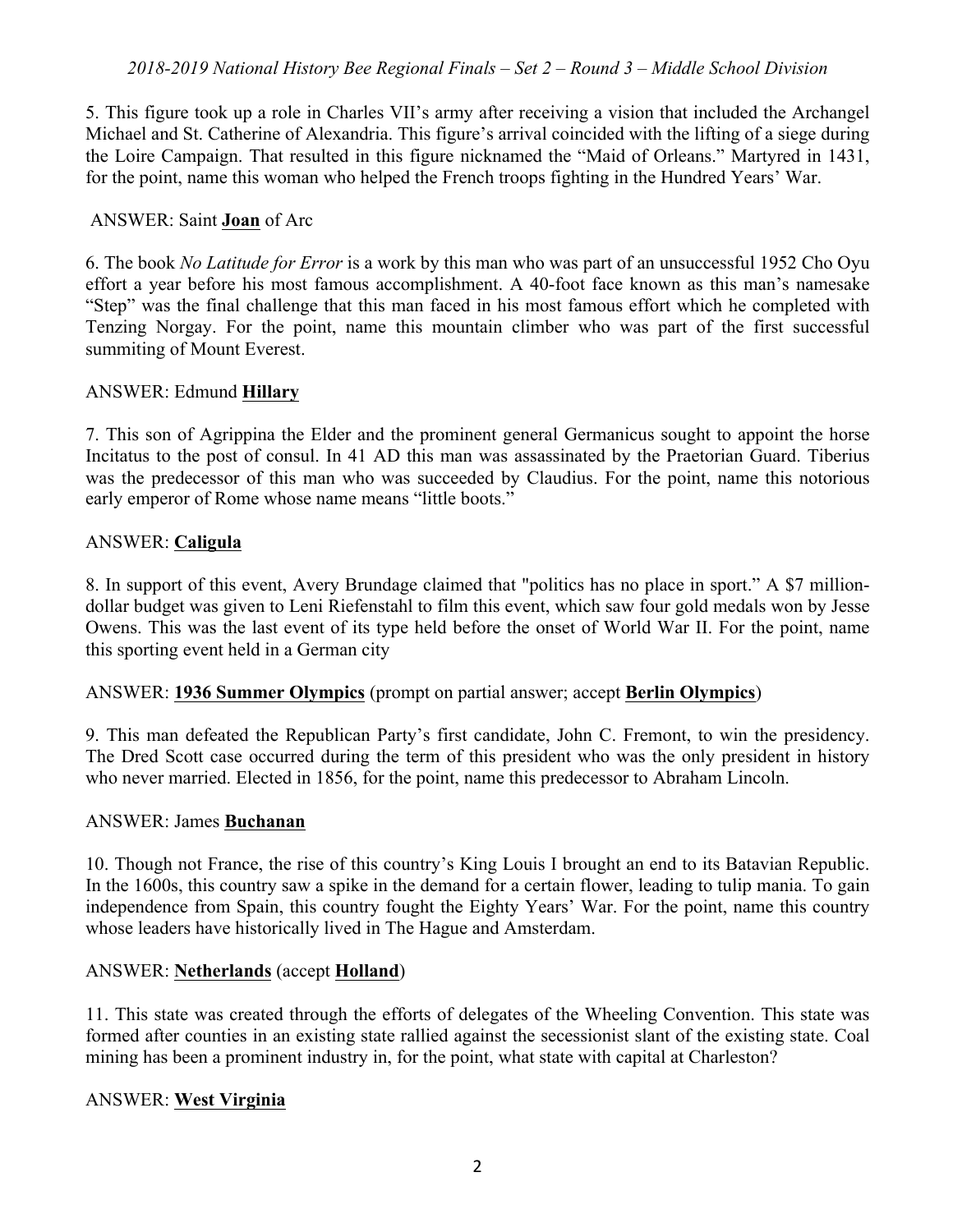12. This work begins the with the taming of a wild man who becomes the protagonist's friend, Enkidu. The Library of Ashurbanipal contained well-preserved versions of this text that was based on a ruler from the Third Dynasty of Ur. For the point, name this Mesopotamian epic about a namesake king.

#### ANSWER: Epic of **Gilgamesh**

13. This amendment achieved a goal laid out over 70 years prior at the Seneca Falls Convention. Passed during the administration of Woodrow Wilson, this amendment is sometimes called the Anthony Amendment in honor of a Susan B. Anthony. For the point, name this American amendment to the Constitution that allowed women to vote.

#### ANSWER: **19**th Amendment

14. This event intensified after the death of Hu Yaobang, whose forced resignation was thought to have contributed to his death. One man famously stood in front of a tank during this 1989 event. This event was forcibly suppressed by Deng Xiaoping [**SHAO-ping**]. For the point, name this uprising that took place in a namesake area of Beijing.

#### ANSWER: **Tiananmen** Square Protests

15. Built between 1915 to 1922, this location's construction was overseen by Henry Bacon. Daniel Chester French created the most famous statue at this location found on one end of the National Mall opposite the Washington Monument. This location features inscriptions from the Gettysburg Address. For the point, name this tribute to a Civil War-era president.

#### ANSWER: **Lincoln Memorial**

16. The Battle of Goose Green occurred as part of this conflict in which one side was led by Leopoldo Galtieri. This war saw the sinking of the *General Belgrano*'s and an occupation force enter Stanley. Margaret Thatcher led the U.K. through this 1982 conflict also known as the "South Atlantic War." For the point, name this conflict fought over a namesake group of islands off Argentina.

#### ANSWER: **Falkland**s War

17. The court case of *Browder v. Gayle* arose as part of this campaign, which was partly caused by the arrest of a fifteen-year-old named Claudette Colvin. This campaign largely arose after a NAACP leader who was "tired of giving in" was arrested for not giving up her seat in one of the central vehicles. Rosa Parks helped bring about, for the point, what campaign against segregation in a form of public transit in an Alabama city?

#### ANSWER: **Montgomery Bus Boycott**

18. The Sicilian Expedition was part of this conflict in which Lysander destroyed one side's navy. The Peace of Nicias ended this war in which a plague affected a city-state ruled by Pericles. Lasting from 431 to 404 BC on a namesake peninsula. For the point, name this conflict between Athens and Sparta.

#### ANSWER: **Peloponnesian** War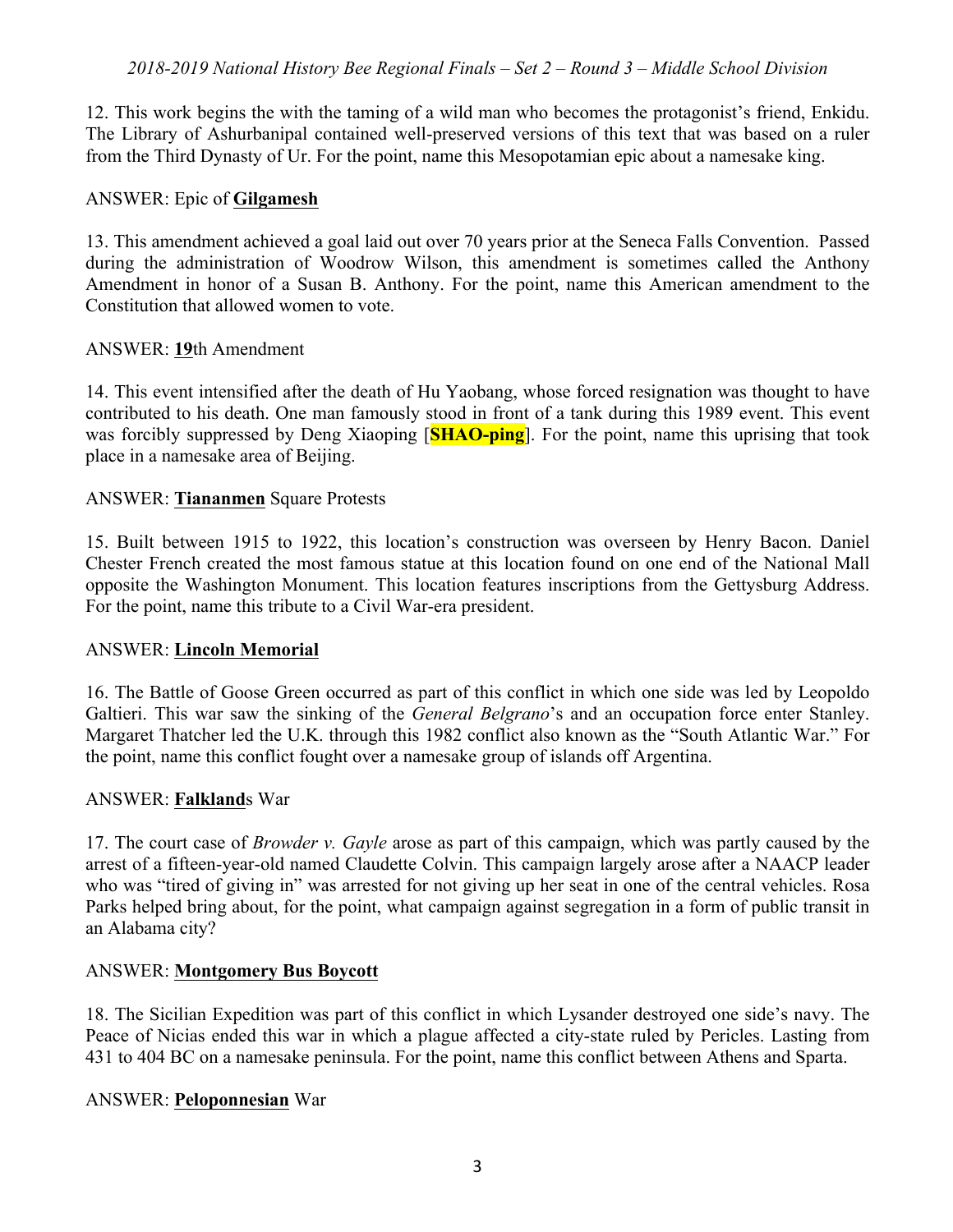19. This man was the first governor of the state of Massachusetts. Peyton Randolph was succeeded by this man as president of the Continental Congress, in which position this man completed his most famous action. For the point, name this man known for writing an abnormally large signature on the Declaration of Independence.

#### ANSWER: John **Hancock**

20. In recent history, this country's government has been dominated by the Alawites. Barack Obama set a "red line" for chemical weapons during this country's ongoing Civil War which has seen fighting in cities like Aleppo. Basher al-Assad continues to hold power in, for the point, what Middle Eastern country?

## ANSWER: **Syria**

21. Naval incidents like the Chesapeake-Leopard Affair helped lead to this war. A portrait of George Washington was saved during the Battle of Bladensburg in this war, which saw the burning of the White House. After the signing of the Treaty of Ghent ending this war, Andrew Jackson heroically won at the Battle of New Orleans. For the point, name this early American war against Great Britain.

## ANSWER: **War of 1812**

22. Though not Roman, this figure had a son named Caesarion. This figure provided naval forces for the losing side at the battle of Actium. This figure's children were the subject of the Donations of Alexandria. This sister of Ptolemy XIV [**14th**] was known for being a lover of both Julius Caesar and Mark Antony. For the point, name this Egyptian queen.

#### ANSWER: **Cleopatra**

23. In celebration of this event, a new leader gave a speech claiming "We will not hide this deep and sacred emotion." The 2<sup>nd</sup> Armored Division was sent straight to the Hôtel de Ville as part of this effort, which was celebrated with victory parades alongside the Champs-Élysées. Charles de Gaulle became head of his country's Provisional Government after this event. For the point, name this 1944 event in which France's capital was freed from Nazi occupation.

#### ANSWER: **liberation of Paris** (accept recapture, retaking of Paris, etc.)

24. Like his father of the same name, this man served as a senator from Tennessee. This creator of a climate change documentary titled *An Inconvenient Truth* lost a contested election after the Florida recount was halted. For the point, name this man who unsuccessfully ran for president against Bush in 2000.

## ANSWER: Al **Gore**, Jr.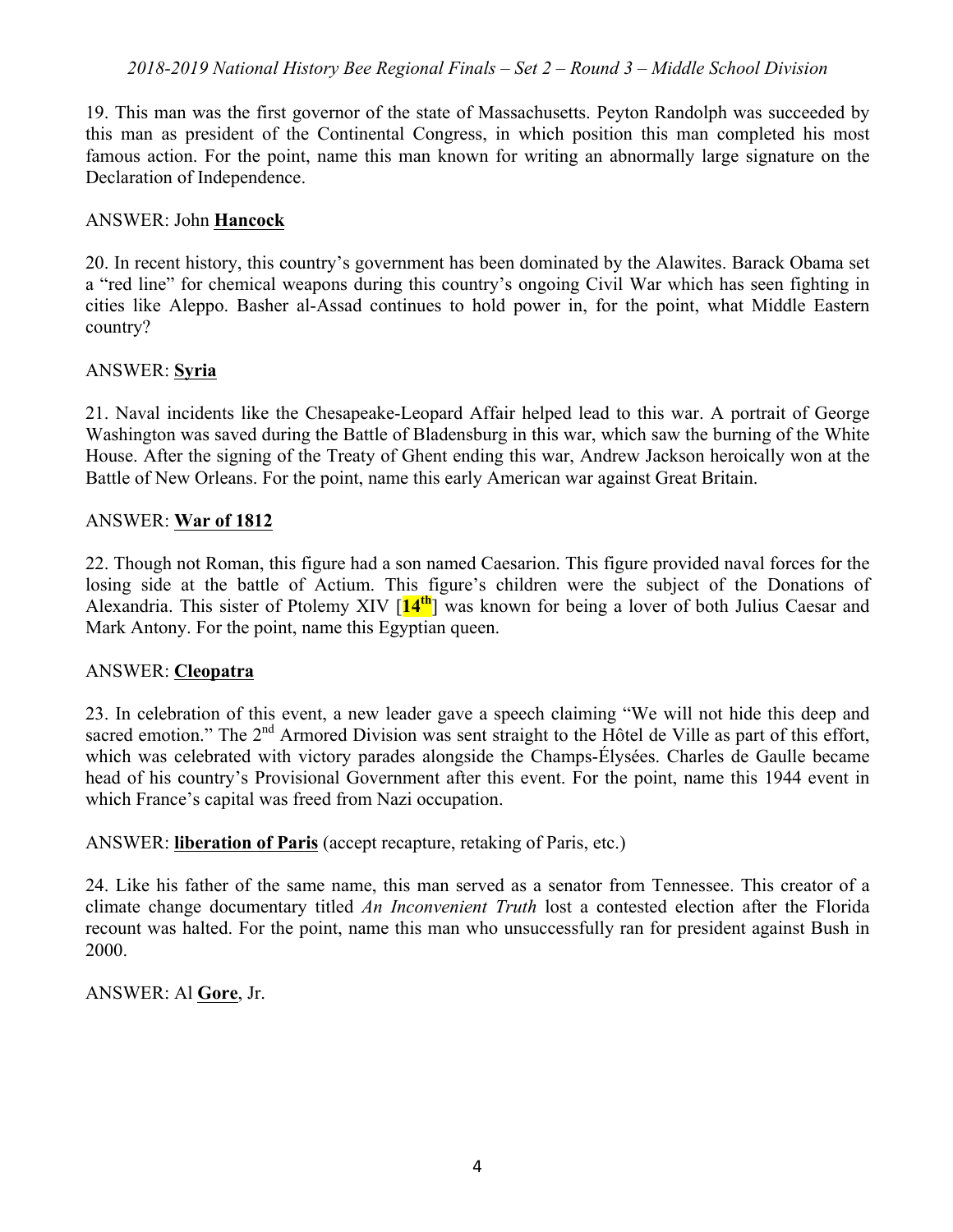25. This man's son William was the last colonial governor of New Jersey. This man left his hometown of Boston to seek an apprenticeship as a printer in another state. In a letter to a Frenchman, this man famous claimed that the only certainties in life were "death and taxes." This author of *Poor Richard's Almanac* helped found the University of Pennsylvania. For the point, name the Founding Father whose face is on the \$100 bill.

#### ANSWER: Ben **Franklin**

26. A section sometimes referred to as southern section of this location is alternatively named the "Tea Horse." In 2014, the Chang'an-Tian Shan Corridor of this location was made a UNESCO World Heritage Site. Zhang Qian travelled along this network after being sent as a Han Dynasty envoy abroad. For the point, name this network of routes that connected the eastern and western worlds, named for a fabric.

#### ANSWER: **Silk Road**

27. This person was taught Urdu by a waiter she promoted named Abdul Karim. This figure married a member of the royal family of Saxe-Coburg and Gotha, Prince Albert. In 1897, this woman celebrated her Diamond Jubilee signifying the  $60<sup>th</sup>$  of the over 63 years she would reign. For the point, name this nineteenth century queen of England.

## ANSWER: Queen **Victoria**

28. Coral heads were forcibly broken on Bikini Atoll to allow the island to become a test site for these items. Colonel Paul Tibbetts transported one of these devices to its intended location aboard the *Enola Gay,* "Fat Man" and "Little Boy" were the nicknames of two of these devices used during World War II on the cities of Nagasaki and Hiroshima. For the point, name these deadly weapons.

ANSWER: **atomic weapon**s or bombs (accept **nuclear weapon**s, do not accept hydrogen bombs)

29. Donald Tusk presides over the council that oversees this organization. Four members of this organization are legally obliged to join the Schengen Area, where internal borders are not enforced. This organization was created in 1993 with the signing of the Treaty of Maastricht. Consisting of over 25 member states and over 500 million people, for the point, name this united organization of nations on a namesake continent.

## ANSWER: **European Union** (accept **EU**)

30. This man organized an event to discredit a rival's theory that involved an elephant named Topsy. This man developed the Universal Stock Printer for a company that would become a subsidiary of his onetime employer Western Union. This "Wizard of Menlo Park" was a proponent of direct current which differed from the alternating current of his rival, Nikola Tesla. For the point, name this inventor of the light bulb.

#### ANSWER: Thomas **Edison**